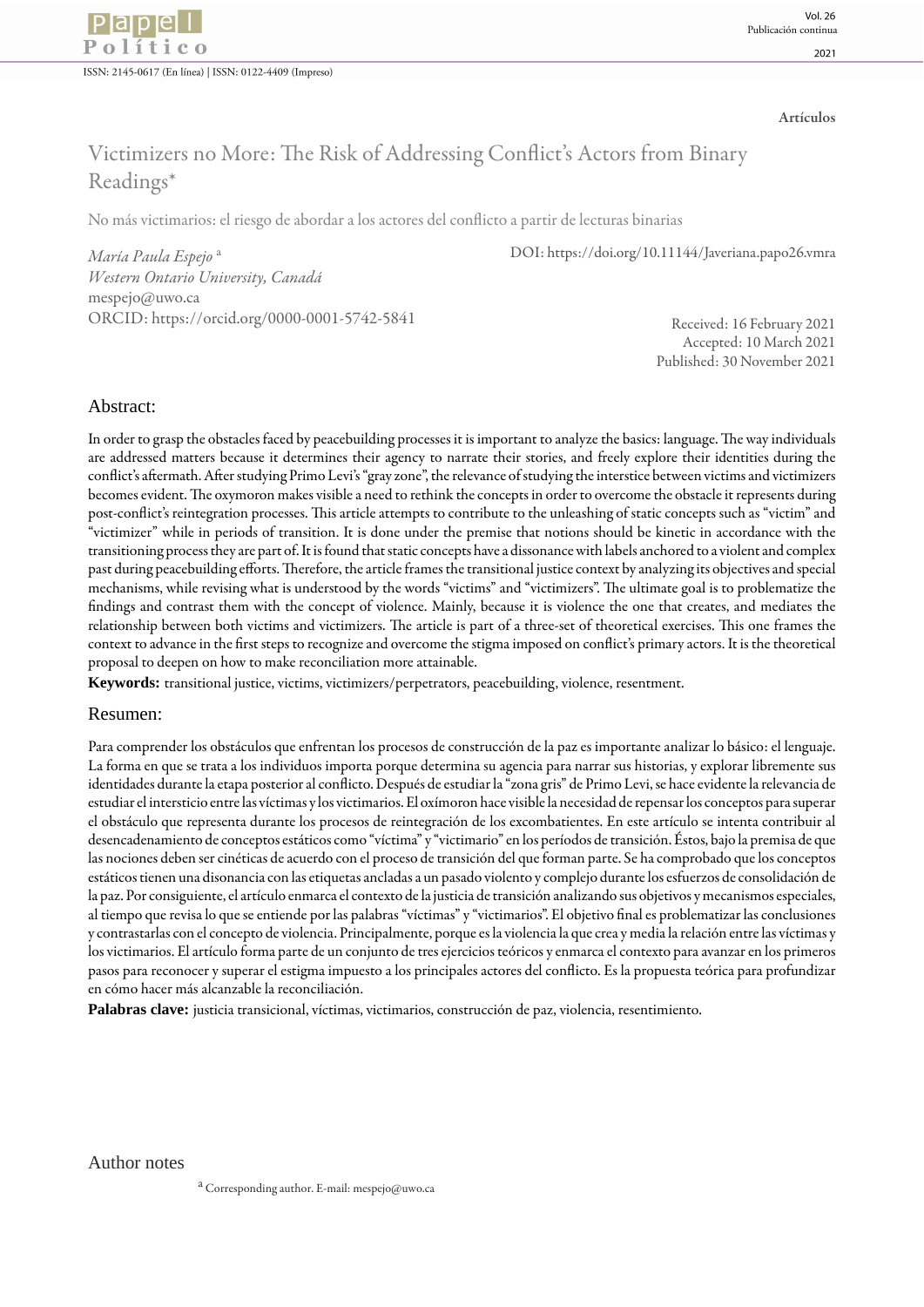## Introduction

In principle, the problem of the present research arises from examining the gray area proposed by Primo [Levi](#page-11-0) [\(1989\)](#page-11-0), who develops the ability to "do evil" intrinsically to all human beings. This is observed by Levi while analyzing privileged Jews in service of the Nazis, especially, noting it is sometimes possible to be both victim and victimizer, which makes the need for broader or less rigid categories quite evident. However, in conflict contexts, gray areas become more visible when enlistment in armed groups becomes a recurring mechanism due to survival instinct or for seeking revenge against the indiscriminate violence exerted by others [\(Uprimny,](#page-11-1) [2005](#page-11-1), p. 5).

In countries that have gone through armed conflicts, many former combatants were victims before becoming victimizers, speaking not only in terms of structural but also direct violence [\(Galtung,](#page-10-0) 1969). Child soldiers who once turning adults ([Drumbl,](#page-10-1) 2012) end up trapped in the stigma of the "victimizer" once they reach adulthood, losing their status as victims of violence can be taken as an example thereof. But what is it that changes so much from seventeen to eighteen? Or, if considering International Law, from fourteen to fifteen?

As a matter of fact, victims and victimizers have usually been used as antagonist identity categories ([Campbell,](#page-10-2) 2011; [Fattah,](#page-10-3) 1994; [Gross,](#page-10-4) 2012; [Deutsch,](#page-10-5) 2011; [Auerhahn,](#page-10-6) 2018) but at the light of addressing phenomenon like the one of child soldiers, further research has taken place to revisit and re-evalute the entanglement of the binary categories of victim - victimizer/perpetrator [\(Drumbl,](#page-10-1) 2012; [Fisher,](#page-10-7) 2013; [Derluyn](#page-10-8) et al., 2015) that have found new identities deserving of recognition, especially after legacies of systematic Human Rights violations. One example is the research on "innocent victims" and "complex victims" ([Moffet,](#page-11-2) 2016), where the first has never been a member of an armed group, and the second has victimized others. Also, different authors have explored the other side of the coin and have attributed concepts such as "complex political perpetrators" to address those who became perpetrators after being perpetrated, with an initial victimhood [\(Baines,](#page-10-9) 2009). The most notorious case reflecting on the importance of overcoming binary readings, even in international courtrooms, has been the one of Dominic Ongwen whose trial began in 2016 with more than 70 counts of crimes against humanity and war crimes as alleged brigade commander of the Lord's Resistance Army in Uganda, but, who also stands as a victim of child recruitment [\(Kan, 2018\)](#page-11-3).

This reality provides a scenario of multiple actors: victims, victimizers, those in the gray zone, civil society, the private sector, the State, and countless social groups and collectives with radically different positions on what should be built in the future. What turns out to be a sample of the lack of deeper analysis of the categories used to refer to certain groups of people. Given that the different understandings of nation, peace, justice, truth, memory... are equally diverse, then it cannot be expected that such multiplicity of actors converge in their positions amidst so many elements and concepts. Less likely when every group has different experiences, versions and particular "truths" from the same events. Hence, the challenge lies in helping all those versions to coexist under a basis of mutual respect and recognition ([Espejo,](#page-10-10) 2020a, [2020b\)](#page-10-11), making inescapable a thorough revision on the use of concepts such as victim, and especially, victimizer when in a context of peacebuilding and reconciliation during a conflict aftermath and transitional processes.

Consequently, the research problem is based on the need to look for alternatives that break with binary readings, which by means of labels limit the agency of all actors in relation to what happened during the violent period. It is important to recognize that those binary readings of "the good and the bad" only nests resentment —in both victims and non-victims— even when reconciliation starts from the base of nonresentful societies and especially when resentment is understood as the ignition of future conflicts. In line with Gibu [Shimabukuro](#page-10-12) (2016), who understands resentment as a theoretical but also practical matter, it provides that reconciliation can only occur "from action from otherness capable of reversing the 'thirst for revenge' from which this feeling is nourished" (Gibu [Shimabukuro,](#page-10-12) 2016, p. 12).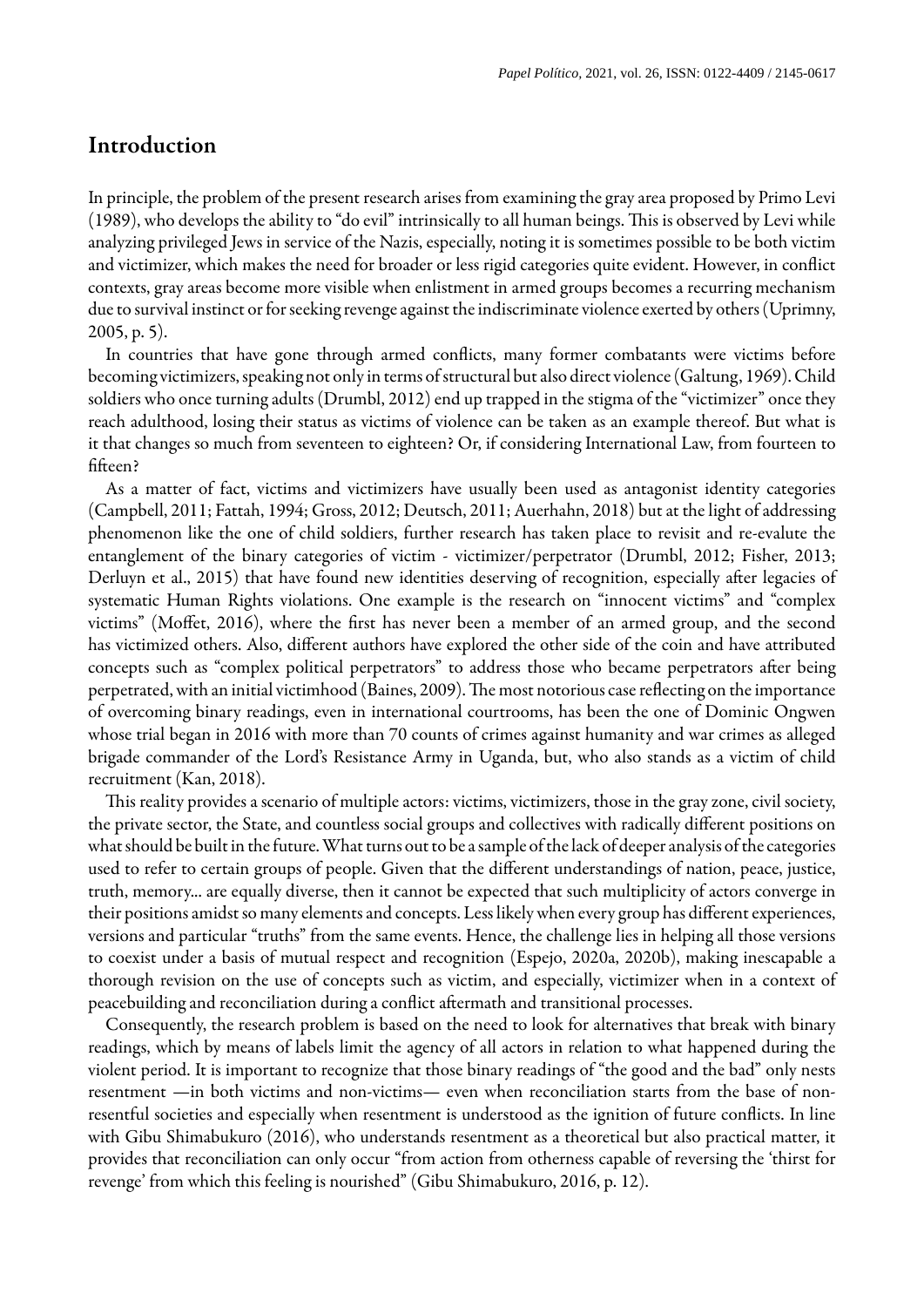Ultimately, an understanding of reconciliation is promoted as recognition, which "must be conceived as a genre of different forms of practical attitude in which each time the primary objective of a particular statement is asserting the one in front" ([Honneth,](#page-11-4) 2006, p. 135). Hence, it consists in recognizing ourselves as citizens based on mutual respect, beyond the different ways of thinking, characteristics and beliefs that end up allowing living among cultural diversity. Accordingly, it justifies the need to seek for alternatives that aim to adopt flexible concepts capable of acknowledging others' identity ([Espejo,](#page-10-10) 2020a, [2020b](#page-10-11)), starting from language and the way that society and those in inter-groups can either recognize or disclaim individuals, particularly those who were primary actors during armed conflicts.

Therefore, the present research has the objective to criticize the concepts of victims and victimizers in a post-conflict context, as a necessary first step for an alternative language or concept more effective to avoid future violence cycles fueled by resentment, as well as to promote peacebuilding. Therefore, it is developed around answering why is it problematic to use concepts rigid and loaded with value judgement, and why does talking about "victimizers" in a post-conflict scenario can jeopardize peacebuilding. The research attempts to describe whether or not the language we use can become an obstacle for peacebuilding, particularly using the case of the concepts: "victims" and "victimizers", and suggest a need for an alternative.

To do so, the following topics will be addressed. At first, transitional justice will be defined based on its characteristics, medium-and long-term objectivesand the special mechanisms usually used to implement it. Then, there will be a revision on the concepts of victim and victimizer, the harm and violence that mediate the relationship between these two actors and how collective violence is ignited.

The sources for this research will be secondary ones. The bibliographical review will include articles from prominent authors in the transitional justice, conflict resolution and peace research fields as well as articles in specialized journals and research papers that inform on how the concepts have been used and understood. Notwithstanding other resources and texts on the same topic are available, only those that created more contrast were chosen herein. The methodologic approach will be hermeneutical.

## Methodology

The present research will use a methodology with a hermeneutical approach since it aims to encourage a critical discussion from the concept appropriation that allows thinking about individual actions and how they impact the society as a whole. The methodological design is taken from Ricoeur's hermeneutics, who insists it represents interpretation's mediation to recover an interpretation of the world itself. The articles and texts used for this theoretical proposal cover the period from 1969 in order to include the bases of conflict resolution all the way through the second half of 2010's, mainly because the existing examples of conflicts and transitional processes have taken place during this period. Articles and book chapters from 2003 to 2018 will provide a broader idea of how some concepts have been understood and illustrate the need for a re-evaluation. This article is part of a trilogy. This is the introductory, background setting for a broader proposal on the power of language as a tool to prevent future conflict and resentment in transitioning societies.

## Framing the context: transitional justice

The intention of framing the context stems from the need to delimit the space-time in which the proposal to review static concepts is established. Since the adoption of the concept as an alternative, although it is raised in the face of rigid categories, it is in relation to very specific ones: victims and, especially, victimizers. In addition, the proposal intends to refer to a specific moment during violence or armed conflict, since it raises the responsibility of ex-combatants in the face of their actions as warring actors, but should not define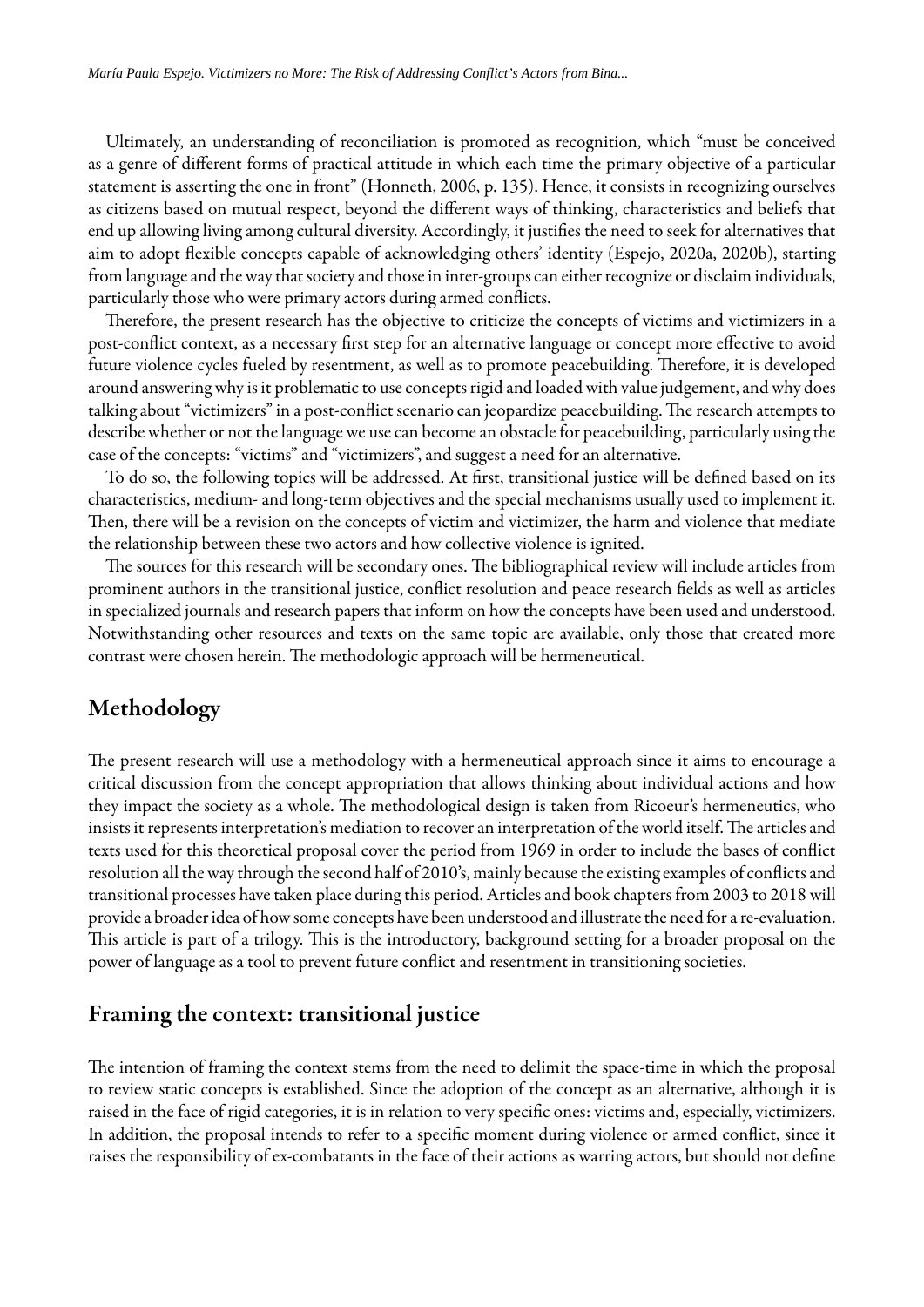them as individuals beyond that period. So, it is important to examine transitional justice, its objectives, and special mechanisms; in order to give congruence to the proposal with the moment in which it takes place.

#### Transitional Justice: characteristics and objectives

Transitional justice can be defined as the "conception of justice associated with periods of political change" [\(Teitel,](#page-11-5) 2003, p. 69). It includes the period of time in which a society goes from war to peace. It is a relatively new concept, as it was constituted at the end of the last century. It is called transitional because it includes both a retrospective and a prospective character (Van Zyl, [2011](#page-11-6)). Consequently, it is characterized as an exceptional period that seeks to promote structural changes that have to do with the reasons that led to political violence or conflict and, given that ordinary criminal justice cannot generate these changes by itself, other measures —or forms— of justice are adopted, which will be explained later.

Specifically, transitional justice can be understood as a "set of measures that have been and are implemented in various countries to address a legacy of massive Human Rights abuses" (De [Greiff,](#page-10-13) 2009, p. 26). This type of justice has two sets of objectives, the intermediate and the final. The first is the recognition and promotion of civic trust, and the second, contributes to reconciliation and democracy (De [Greiff,](#page-10-13) 2009, p. 44). Consecutively, the mechanisms to be implemented in the transition period are in line with what was proposed by Mr. Theo Van Boven [\(1996\)](#page-11-7) as special rapporteur for the United Nations in 1996, in his followup on victims' rights, justice, truth, reparation and non-repetition guarantees (De [Greiff,](#page-10-13) 2009; Van [Zyl,](#page-11-6) [2011](#page-11-6)).

There is a relationship between transitional justice, democracy and reconciliation (De [Greiff,](#page-10-13) 2009) since the transition period pursues a claim of the citizen's intrinsic rights. It can only exist in institutional contexts with designs in line with the needs of democracies, making them reasonable through sustainable reconciliation in the post-conflict process. It is worth noting that its success depends on the results of the implementation of the different measures and not on the existence of a Peace Agreement (Van Zyl, [2011](#page-11-6)) —for example, Rwanda or South Africa— which exemplifies how Transitional Justice is posed as a holistic concept. But it's important to consider the decision upon the measures to be taken in this period is finally a political decision of the State. Even when it does not ensure that by going into transition there will be peace, because reaching peace, or building it, is a joint effort from society as a whole alongside with institutions and governments.

#### Transitional Justice's special mechanisms

Transitional Justice develops in an exceptional period. In practical purposes, it has meant the creation of special bodies to guarantee justice, truth, reparation and non-repetition. Two of the most popular examples are special courts —such as Rwanda, Nuremberg, Sierra Leone or Yugoslavia— [\(Uprimny,](#page-11-1) 2005) and, Truth Commissions in South Africa, El Salvador, Chile or Argentina. These mechanisms have time limits for their operation (mandates), a predetermined line of interest, and finite special faculties. However, it is worth noting that the impact of this trade depends on the powers granted by the government's administration at the time —or the parties, if a Peace Agreement took place.

Another important difference to analyze is how different the transition is, and whether it should be, under the light of dictatorships, as well as the level of responsibility and accountability expected from the process. Especially, considering the implications of legally legitimized abusive authoritarian regimes such as the ones in Latin America during the second half of 20 $^{\rm th}$  century. For example, the transition after dictatorships in Argentina (1976) and Chile (1973) are perhaps considerably different to the outcomes and expectations of accords resulting from a peace process, such as the one in El Salvador (1992) or Colombia (2016). The degrees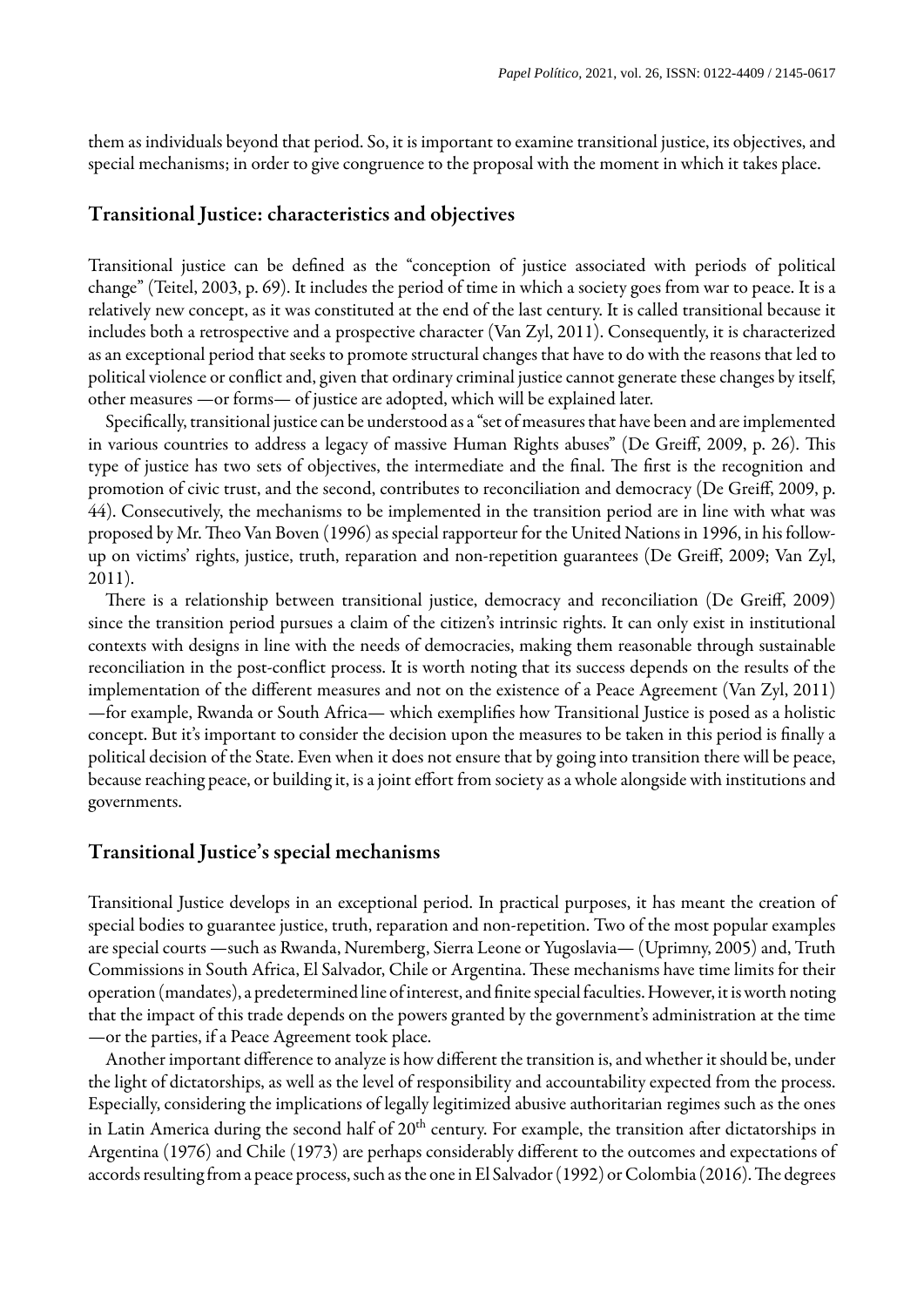of accountability impact not only the effectivity to address the root causes that lead to high levels of violence, but also the trust between citizens, as well as toward institutions and non-repetition guarantees. Sadly, this is a topic that must be developed broadly, and given the limited space, the aforementioned differentiation cannot be deepened herein and future research is encouraged.

On the other side, as for the special justice, it can be said that this is a very telling bet of the parties or States. Unlike ordinary criminal justice, transitional justice does not focus on deprivation of liberty to pay the sentence, but on the recognition of unjust damage inflicted on other(s), so that exceptionality and alternatives may be considered such as restorative, retributive justice or traditional rituals, among others [\(Herman](#page-11-8) et al., [2012;](#page-11-8) [Quinn,](#page-11-9) 2007). On the one hand, retributive justice refers to reparation through the unilateral imposition of punishment, while the restorative does so through justice and the reaffirmation of values shared consensus in a bilateral process ([Wenzel,](#page-12-1) 2008). In a more wide and complex sense, it translates to retributive justice, since it not only pursues punishment but also points directly to broader social relations and bases.

On the other hand, Truth Commissions, as [Hayner](#page-11-10) (1994) points out in her text "Fifteen Truth Commissions 1974 - 1994" are bodies designed to investigate the history of systematic violations to Human Rights in a particular country —either by legal or illegal armed groups. They focus on a limited period of time, aim to understand the primary causes to outline a global picture of what caused the conflict, which is known as root causes. They have a mandate for a specific time —with some degree of authority to cite statements and access protected information ([Hayner,](#page-11-10) 1994, p. 604). Finally, it is intended that their final report has a significant impact on society, linked to the fact of ensuring non-repetition. Nonetheless, these conditions do not always occur in their entirety, and generate an important distance between theory and reality, as the case of El Salvador where names of people responsible for Human Rights violations was omitted.

These mechanisms and special bodies, like transitional justice itself, are a formula whose factors are chosen by governments, which means that they may or may not coexist. It means that it is not necessary to have a special justice jurisdiction and/or a Truth Commission. There may be one, another, both or, they may have mixed mandates, like in South Africa, whose commission had the power to grant forgiveness to their prosecuted [\(Uprimny,](#page-11-1) 2005). It is worth emphasizing the weight of politics in the decision against the creation of these special bodies since they determine: the mandate, the period of time subject to investigation, the charges to be judged, the penalties, the heads of the courts or commissions, the amnestied and pardoned crimes, access to information, the use of the final report of the commission, etc. They are decisive when evaluating the results of the special bodies. This political decision on how much truth, justice, memory, or reparation is expected, directly affects the structural change possibilities in post-conflict scenarios, as well as non-repetition guarantees.

Finally, it is important to design a good process and follow-up on Disarmament, Demobilization and Reincorporation (DDR). This constitutes "an effort for the normalization of the lives of people who have held arms for years. The process requires deep planning, the participation of civil society and, in some cases, international organizations" [\(Fisas,](#page-10-14) 2011, p. 4). Persons responsible for international crimes are subject to prosecution as established by the Rome Statute (UN General [Assembly,](#page-11-11) 2011), making it necessary to balance the promotion of reintegration of former combatants, and compliance with international standards of accountability ([Fisher,](#page-10-7) 2013; Van Zyl, [2011](#page-11-6); De [Greiff,](#page-10-13) 2009). In addition, the privileged place of the victims must be recognized as a *sine qua non* condition for the restoration of moral relations. Hence, the vertical relationship between victim and victimizer during the conflict period should aim to return or become a horizontal one, that is, to pursue the *ex-ante* state of victimization, as proposed by Margaret [Walker](#page-11-12) (2006). Moreover, for cases where there has always been a hierarchical relationship of power, a reformulation of social values must be sought, so that if the *ex-ante* state of victimization is not that of human dignity, then, such dignity must be guaranteed. Not only in a restorative sense but in a moral sense of respect for the humanity inherent to every human being as a full and rightful citizen.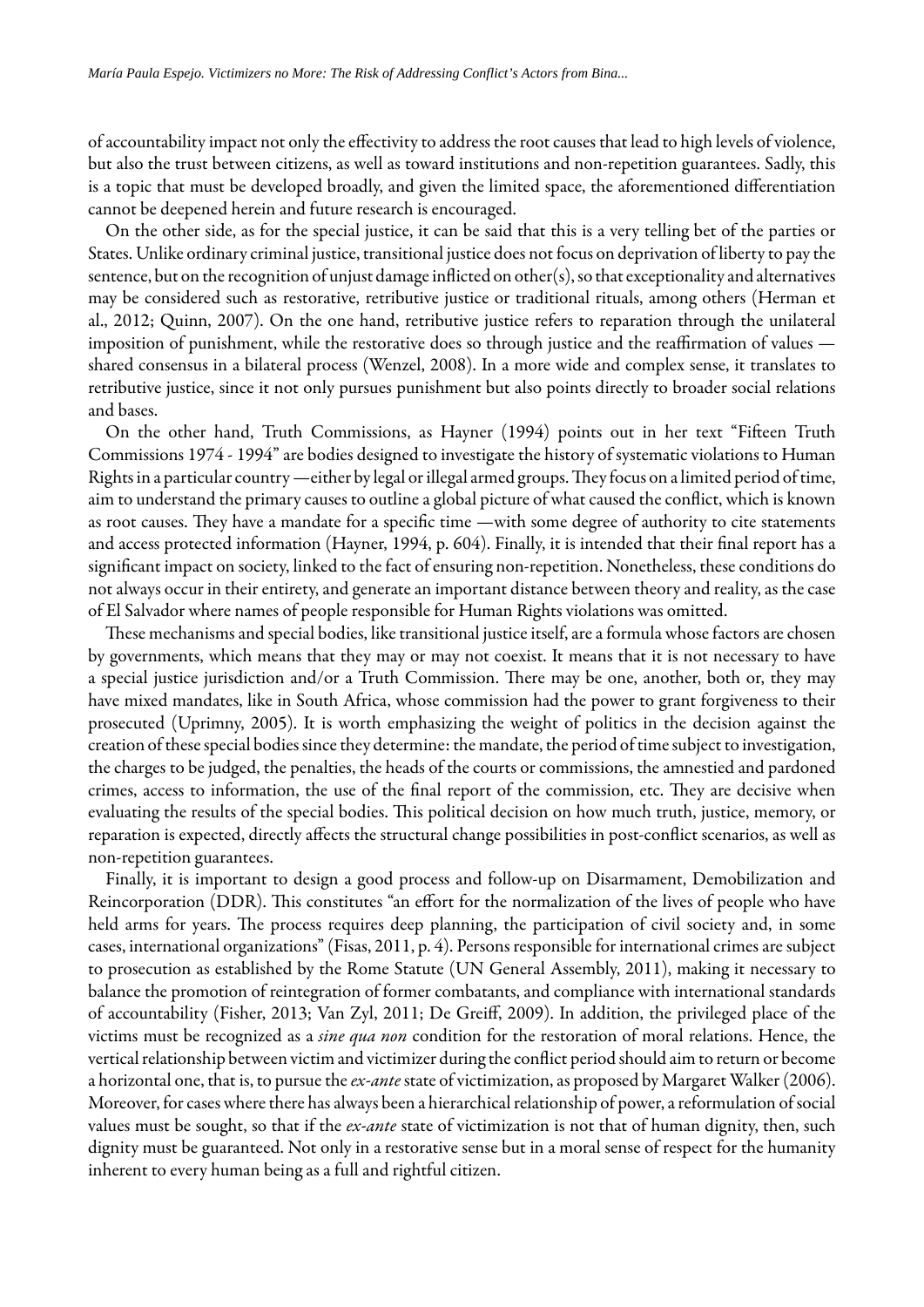## Victims, victimizers and violence

#### The main actors: victims and victimizers

The concepts of victim and victimizer are presented with the aim to recognize what the imposition of these two categories implies. In addition, a review of what mediates the relationship between both actors and the processes of recognition and identity construction will be addressed as well as what emanates from both sides. The idea is to identify potential benefits of extending the limits that the two definitions imply for these groups of people. Additionally, the two actors will be analyzed based on identity and narrative, with the aim to frame the need for a more flexible concept against the "globalizing" labels attributed to these actors.

The establishment of individual criminal responsibility has its origins in the Nuremberg Chapter and the way it was applied by the International Military Tribunal (IMT) where the principle is founded on the punishment of individuals who commit crimes against international law, as the crimes are not perpetrated by abstract entities but by men, who should be hold accountable ([Campbell,](#page-10-2) 2011, p. 332). This became the basis for the concept of legal personality, where the "international person is subject to international law and capable of possessing international rights and duties" [\(Liang,](#page-11-13) 1949). At the same time, this comprehension of responsibility towards international crimes enforced two key models: "the victim, as the possessor of Human Rights, and the perpetrator, as the bearer of criminal responsibility" [\(Campbell,](#page-10-2) [2011](#page-10-2), p. 326). Furthermore, this enables the existence of the direct relationship between international law and the individual, as perpetrator, whose punishment for the international crime is the direct result of international law prosecutions (Morris & [Scharf,](#page-11-14) 1995). My discussion in this paper is the limited benefits such binary readings have outside the legal courts, and beyond an objective focused solely on punishment but in reparation, such as a transitional justice scenario, where the target is reconciliation, social fabric [re]construction, and fostering civic trust.

The concept of victim is associated with notions of innocence, passivity, and a certain advantage over others followed by a need for protection ([Ferguson](#page-10-15) et al., 2010). Being a victim can be an imposed or self-imposed category, since the quality of victim, and the traces of violence in his/her body and memory, directly impact the way people narrate themselves and the way they are narrated by others. The victim category allows the individual to speak from a "morally correct" place from which they deserve sympathy, compassion and, in a way, assume a privileged position that seems to be granted in order to compensate them for the unjust damage they should have never been exposed to ([Bar-Tal](#page-10-16) et al., 2009). This leads to a connection between "victimhood", self-recognition, agency and recovery; implying a debt for restoring rights that should have never been violated.

In contrast, the concept of victimizer —or perpetrator— is created from the disenchantment from the social order ruled by the State. Hence, the individual proceeds to exercise contained violence and begins to express his/her resignation to everything that culture, social system, and education had somehow promised him/her ([Amador-Baquiro,](#page-10-17) 2010). In addition, the victimizer inflicts intentional damage in order to degrade the other. While the victim feels the victimizer's blow, as a cruel act of indelible damage, the executioner does not perceive the damage caused so that s/he can continue to exert force on the other. This translates his/ her actions into a quasi-methodical system in which s/he dehumanizes and reifies victims while reinforcing the moral blindness that allows him/her to continue being the victimizer [\(Marrades,](#page-11-15) 2004). This way, it is apprehended that the relationship that mediates victim and victimizer is the harm and the violence from which one creates the other ([Payne,](#page-11-16) 2009), it is a pain relationship in which one is the object and the other a subject ([Marrades,](#page-11-15) 2004). The damage done to others in a framework of armed conflict involves cruelty, and this "tells us about those who practice it and the society that allows them to do so" ([Margalit,](#page-11-17) 1997,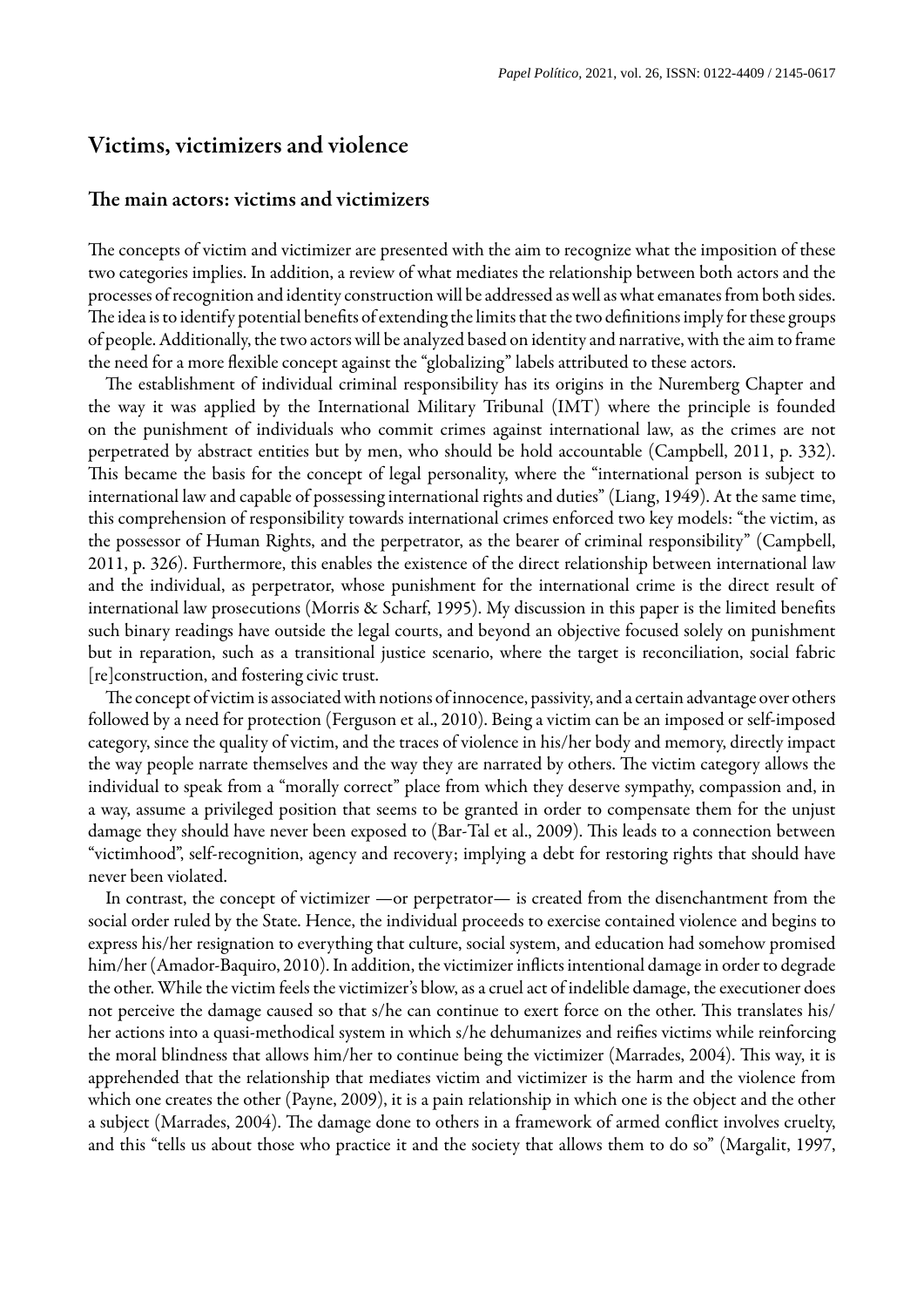p. 38). Notably, the need for an alternative concept is circumscribed, given that it covers from the singular (individual) to the social (collective) level.

On the other hand, there are scenarios where victims become victimizers when decisions are mediated by hate, resentment or pressure (Servaes & [Birtsch,](#page-11-18) 2008, p. 6), as well as scenarios where victimizers decide to transform their lives and become peacebuilders (Servaes & [Birtsch,](#page-11-18) 2008, p. 16). This shows that it is not so simple to reduce any of the two actors, because they cannot only transit but also share aspects such as stigma [\(Sooka,](#page-11-19) 2006, p. 319) and some physical and psychological effects of trauma ([Sooka,](#page-11-19) 2006; [Servaes](#page-11-18) & [Birtsch,](#page-11-18) 2008; [Avedian,](#page-10-18) 2013). All this proves that being a victim or victimizer goes far beyond the violent act itself and there should not be a totalizing concept that informs of their past, present and future altogether, especially because the social nature in humans does not make them static beings.

The two groups of actors have characteristics that involve social roles and personal characteristics of good and bad, completely abstracting the personal experiences that would weigh in a case-by-case review. Without this, trying to reduce the seriousness of the systematic violations of the victimizers, on the contrary, means that there are nuances within these groups, particularly for those who transit from one to another, as the reasons why they are part of armed groups in the first place. In a scenario of reconciliation having "the good and the bad" can end up encouraging a violent logic under the comprehension of "us vs. them", leading to exacerbate effects such as trauma and resentment. During the conflict people are often perpetrated, it is undeniable! And this article does not intent to dispute or question this fact, the focus is on how totalizing categories charged with binary moral values of "good and evil" can be dangerous upon a violent re-escalation at the expense of, for example, resentment. Especially because during armed conflicts there are different sides to every story that make impossible the existence of one encompassing truth.

On the other hand, being a victim constitutes an imposed or self-imposed category, while being a victimizer is a category arbitrarily imposed by others. According to Ricoeur, identity has to do with the bodily, with the visible in the eyes of others. Therefore, personal identity has to do with psychological criteria. It resides primarily in consciousness, in reflection, and has a permanence in time that rests on something as fragile and problematic as memory ([Kosinski,](#page-11-20) 2016, p. 214). This means that personal identity is formulated on what can be narrated, that is, what is remembered and, in turn, such narration is subject to the form it takes when retrieved from the memory.

Along these lines, Ricoeur develops character, and how it builds identity. About the character, the French author states there are essential "brands" that make up the personality, the visible traits through which some recognize others and oneself. The custom, in part, is what mediates the acquisition of provisions and their repeated application before being integrated as part of the character through the sedimentation of the new ones with those already acquired ([Kosinski,](#page-11-20) 2016). This means that the character and, consequently, identity, are dynamic and not static, given that the individual being exposed to different contexts, spaces and groups, are exposed to new provisions.

The latter serves as a theoretical example to address the absurdity of a rigid, totalizing and static category in a transition period. Since, although it can be used as a descriptive element of a role at a given time, it is detrimental in post-conflict scenarios due to the intrinsic kinetics of the process. In other words, neither the victims nor the victimizers have a character, nor an immutable identity. On the contrary, they have the possibility to acquire new attitudinal dispositions of the scenarios in which they participate. That is why it is recommended not to limit the freedom of these actors, especially in their self-recognition and construction of personal identity. During post-conflict victims are supposed to be on a reparation process to regenerate and look into the future. While former combatants are expected to transition from armed actors to civilians. Both processes are unavoidably linked with a kinetic character rather than a static one. The opportunity to redefine themselves is not only presumed but necessary.

Self-designation has a strong ethical component, as expressed by the promises to oneself, which gives confidence that the being itself is a recipient ([Kosinski,](#page-11-20) 2016), directly impacting his/her self-confidence.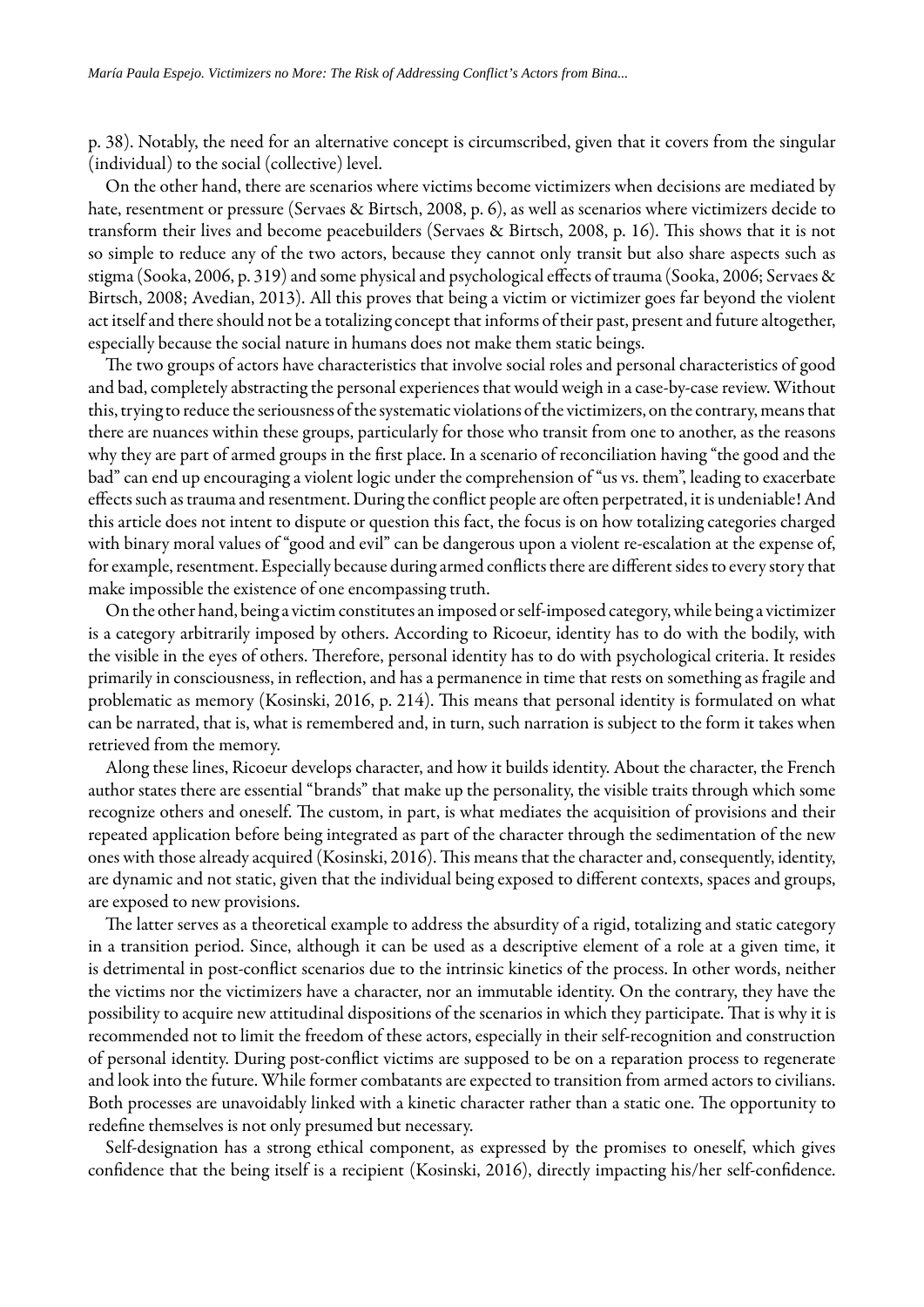Then, maybe it determines the greater or lesser success of life plans and life during post-conflict reconstruction or, in the case of victimizers, success in the DDR processes. Castrating self-determination and identity through imposed categories loaded with moral value judgments can be problematic for the processes of resocialization and reintegration into civil society, as long as they break the narrative identity by taking the autobiographical voice of another's experiences [\(Kosinski,](#page-11-20) 2016), which also underestimates the value of past personal experiences and personal judgment ending up on limiting agency capacity.

Finally, identity's narrative is the "autobiographical" story in which three simultaneous roles are taken: narrator, co-author, and main character. In addition, the narrative is not just the past, since it is also prospective and self-guiding, "the story subjects the identity of the character to a vast network of 'imaginative variations' typical to the various literary genres" [\(Kosinski,](#page-11-20) 2016, p. 219). Thus, it reflects in the best way the dynamic aspect of the character, which is not lost in the static countenance of the acquired dispositions or of the sedimentation [\(Kosinski,](#page-11-20) 2016), grants the temporary mobility to the identity of the being from the selfdesignation and that —personal— exercise must be respected to every individual.

Furthermore, the flexibility of a concept such as "victimizer" results unavoidable, since the totalizing and static version denies any transition, adaptation, learning and dynamism to whom it is attributed. After all, "to narrate is to say who has done what, why and how, unfolding in time the connection between these points of view" [\(Ricoeur,](#page-11-21) 1996, p. 146). Narrative limits or releases, it is present at the individual level as citizens and, from a more general point of view, as a Truth Commission's possible final report. So, if the individual's own narrative freedom is limited, through what logic is the freedom of a Commission's mandate pursued? The liberation of the stories and the recognition of the truth in its different forms, are one of the challenges that the transitional justice as a whole intends to face as well as the concept of responsibility as an alternative since this effort pursues the construction of different narratives, as well as the recognition of others from a sense of otherness as raised by [Grossberg](#page-10-19) (2003).

Actions acquire a new meaning narratively, a more coherent one if they are taken by themselves. What composes the relationship with the agent, with the "who" of an action, where the latter becomes "interaction" [\(Kosinski,](#page-11-20) 2016, p. 219). Even the narrative could be the model under which the character of communities or nations can be displayed, which, when reading out of the context of that logic, fall into the appropriation of features that are not genuinely proper ([Kosinski,](#page-11-20) 2016, p. 220). There lies the importance of the narrative freedom of individuals such as victims and victimizers because it depends on the amount of freedom they have to appropriate a positive identity rather than the denial of who they are in front of others, possibly leading them to assume attitudes and actions that are not necessarily their own.

#### Violence and collective violence

Another aspect that mediates the victim-victimizer relationship is violence. Therefore, it is important to talk about how it has been addressed and which forms have been systematically reproduced over time. To do so, the proposal by conflict resolution discipline authors such as Johan [Galtung](#page-10-20) (2003) and sociologist Charles Tilly [\(2007\)](#page-11-22) will be used to inform on violence dynamics.

Throwing a stone into the lake is a cause that reflects waves retreating along the water. However, several stones can be thrown, thus involving waves of different caliber and/or duration. Galtung describes how his triangle of violence —direct, cultural and structural— allows us to see the interrelation of these waves, and how they affect others over time [\(Galtung,](#page-10-20) 2003, p. 266). It means that the existence of one violence does not exclude the existence of another. In fact, direct violence implies the existence of many other forms of violence —not necessarily less serious— that lead to the expression of physical and public violence. More importantly, it means that violence(s) are continuously transformed.

Through the same logic, Tilly states violence: a. inflicts immediate physical damage to objects and/or persons, b. implies two or more authors and, c. it is a consequence of the coordination between individuals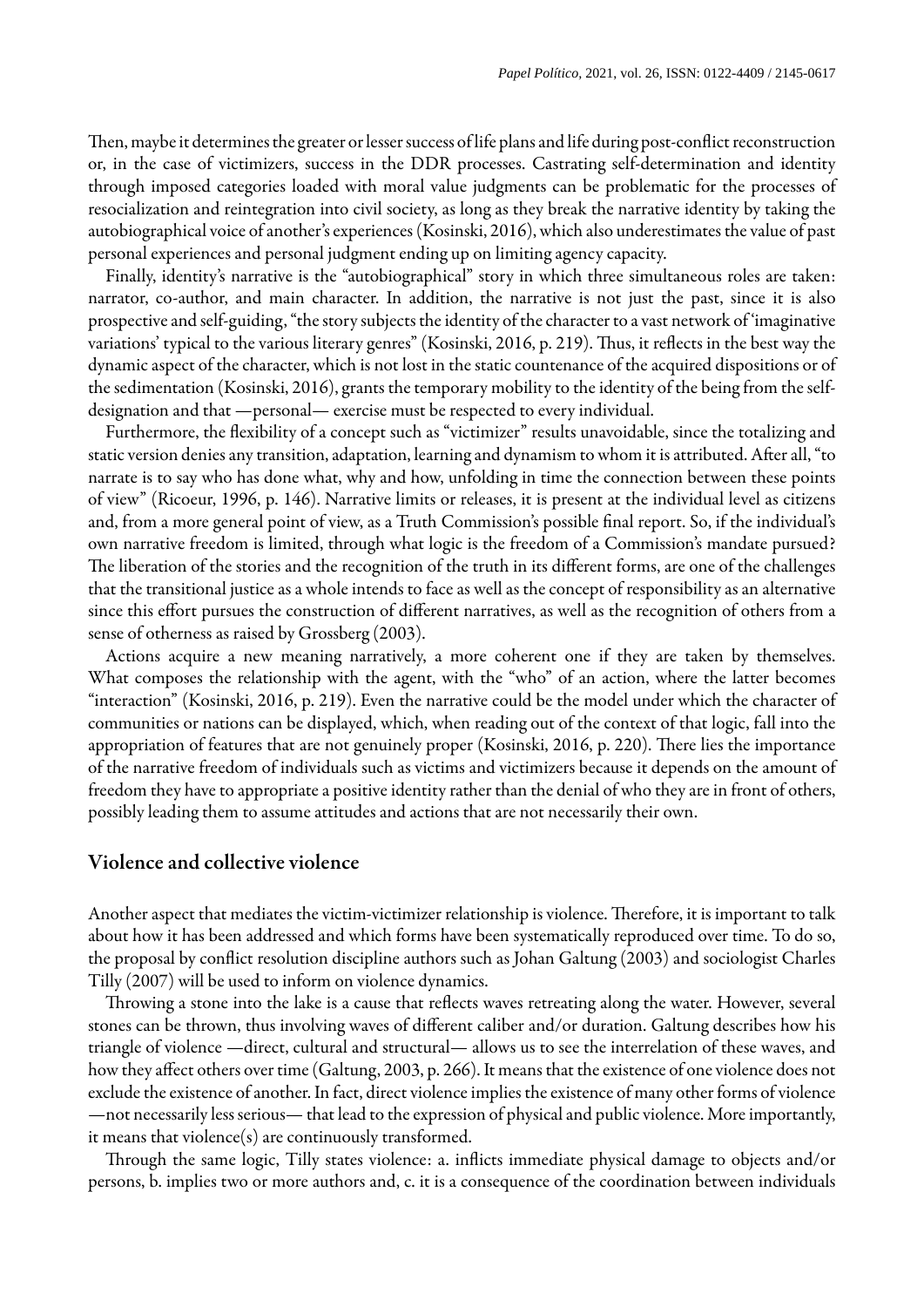who perform violent acts [\(Tilly,](#page-11-22) 2007, p. 3). Then, it implies groups and us vs. them logic. Collective violence includes a high range of social interactions, which unites the characteristics described by both authors. However, Tilly is inclined to differentiate and investigate the reasons that drive collective violence, since it is affected by "social ties, structures and processes" [\(Tilly,](#page-11-22) 2007, p. 4) and how these "...affect the transformation of violent incidents and the differences between them" [\(Tilly,](#page-11-22) 2007, p. 4), leading to justified violence under pretexts of noble or just causes.

Charles Tilly [\(2007\)](#page-11-22) comments that human violence is divided into three groups of supporters: a. of ideas, b. behavior, and c. the relationship. The first is focused on the role that the individual's conscience plays as the basis of human action. The second points out that "motivations, impulses and opportunities have an autonomous character" ([Tilly,](#page-11-22) 2007, p. 5), where he emphasizes that the evolution of man is of aggressive origin both individually and collectively in terms of the survival of the species. The third is considered more centered in interpersonal and group transactions that feed on the ideas and behaviors of themselves. This is why the development of personality and practices through exchange "imply a degree of negotiation and creativity" [\(Tilly,](#page-11-22) 2007, p. 6). However, to explain violence, it should also be understood that "anger, fear, craving, gratification and empathy often dominate the feelings of participants in collective violence" ([Tilly,](#page-11-22) [2007](#page-11-22), p. 7). This fact highlights the importance of the context, socio-economic, and political environment since it stimulates ideas, behaviors and relationships.

For this reason, these relational mechanisms must consider the effect of the political context, as well as *social inequality*, which is nourished by the *exploitation* and *hoarding opportunities*. This inequality also depends on "adaptation (the creation of practices that articulate people's lives in circumstances of inequality) and emulation (the transfer of relevant practices, beliefs and relationships from one enclave to another)" ([Tilly,](#page-11-22) [2007](#page-11-22), p. 10). All these mechanisms favour polarization, which "…combines the mechanisms of spirals of opportunities-threats, competition and the formation of categories" [\(Tilly,](#page-11-22) 2007, p. 21) or the excluding division of "us and them" common denominator among all forms of collective violence.

The argument above tries to show how resentment and hatred can be transformed into a new outbreak of collective violence or transform citizens into victims and perpetrators. It also evidences the importance of reviewing the categories that are imposed on certain people as a result of the conflict, given that these can be forms of violence and segregation that drive readings of good and bad, or of us vs. them, thus ignoring the multiple identities present in individuals and social groups, which may end up, in turn, translating into new expressions of structural, cultural and/or direct violence.

In synthesis, if violence itself is social, it necessarily involves a collective dynamic shared by all the citizens. In sum, it could be argued that civil society has powers to prevent, exercise and build peace after violence. At the end, it is demnonstrated that a new logic for understanding the contending actors could contribute to reconciliation through the awareness of these powers. Moreover, in a period as fragile as the transitional justice when hate can easily escalate and trigger a new violent conflict, there is a need to be careful. So, if violence has a social component, and there would be an alternative for such violence to be assumed in the same way, it could discourage aggression and hostile environments by not nesting customs or validating the non-recognition and disrespect of conflict actors.

## Conclusions

In summary, if transitional justice implies movement then it is not compatible with static actors from the conflict and it is within its interest to set in motion the actors into a transition toward a desired goal. To be able to move those actors, it is important to ensure they will be welcome in the place they want to be guided to. In this particular case, for former combatants to successfully reintegrate they need an assurance they will be well received on the other end, which would be: society.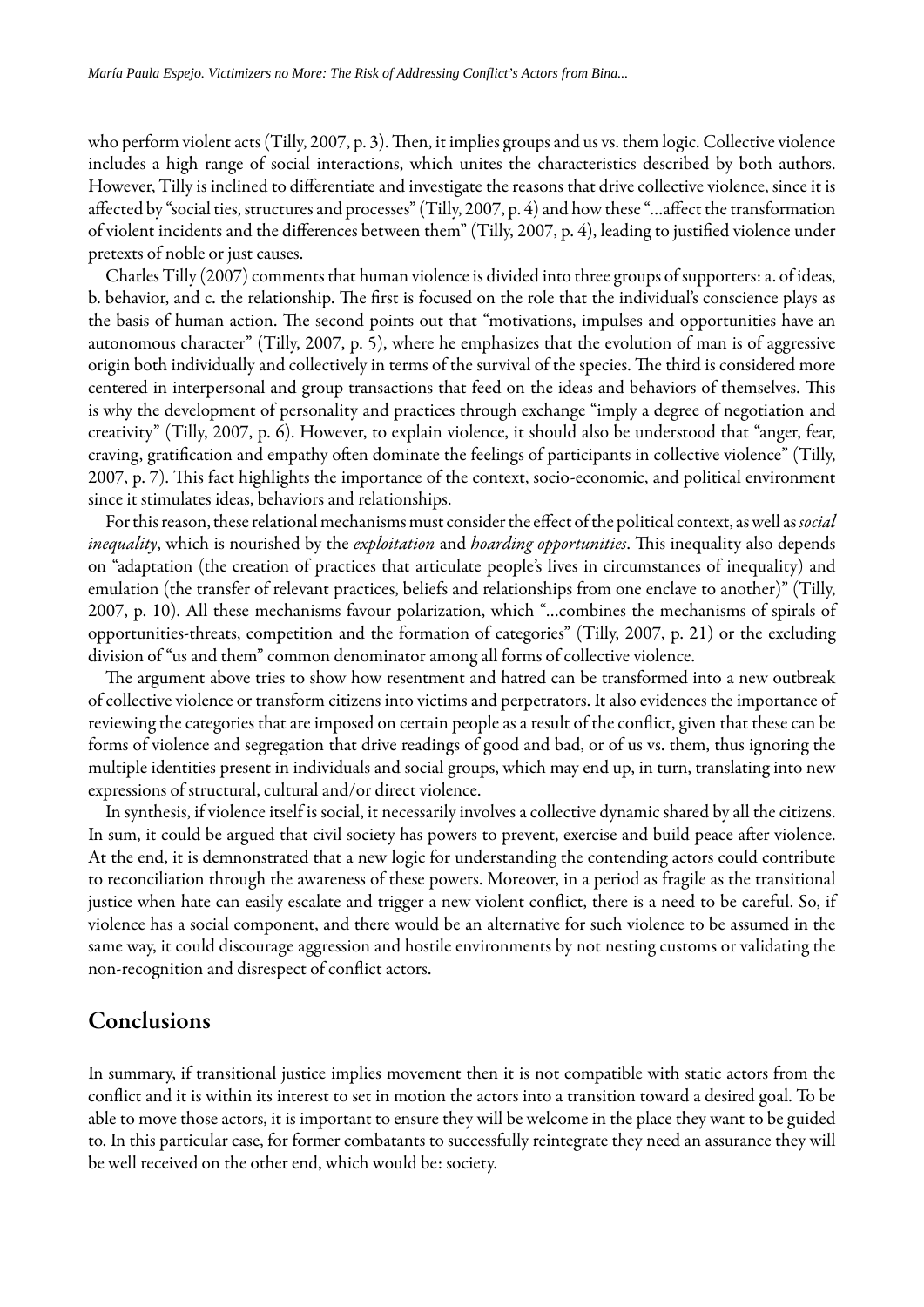If the goal is to transform vertical power relationships where one exercises violence against others, then the way is not transforming the type of violence exercised. As a result, limiting former combatants' freedom to narrate their stories and identities can jeopardize their desire to be part of the civil society either because they feel vulnerable or because they end up excluded, segregated and stigmatized, which would only make them second-class citizens, a minority group to be protected. In such a case, it could also arise resentment for the protection granted to them while being contrasted with the lack of protection guaranteed to victims during armed confrontations.

It is quite important to understand that violence is a cycle where many parties make decisions that affect other parties. In this sense, breaking the cycle implies making structural changes in how society and institutions work. Shifting from vertical to horizontal relationships means all individuals who constitute a national political collective are first-class citizens. By doing so, the idea by Walker (2006) regarding humanity could be possible.

On the other hand, as reviewed in this article both "victims" and "victimizers" are categories imposed by others. In the case of victims, it can be self-imposed but in any way it informs on a past event where they were created by the harm that connects both parties. Another aspect they have in common is the stigma and trauma they suffer after the violent event, and then, the evident need to unpin them from that moment, once they are in a post-conflict scenario. They will never lose their victimhood but, is it necessary to define their whole existence as such? Can victimhood summarize past, present and future?

While reviewing the implications of setting out such concepts without further thought, specially victimizers, the topic of character arose, informing how all individuals are part of a different set of collectives and all of them influence character as they act as provisions to character itself. It also made clear that identity's narrative is a biographical story where individuals are narrators, co-authors and main characters. It means that the apprehension of others about oneself affects the identity as much as how their own story is told.

Accordingly, what was stated while reviewing collective violence is that resentment in the shape of fear and hate can strengthen the idea of us vs. them. At the same time, it can promote segregation rather than unity. Retaking transitional justice's objectives, it can be stated that segregating, loaded with judgement value and rigid concepts such as victimizer can jeopardize peacebuilding in post-conflict contexts for discouraging both recognition and reconciliation. It does not build a society based upon respect but hinders peacebuilding processes while nurturing ideas and resentful behaviors that uninvite others to join the national collective efforts for peace or coexistence.

Consequently, there is a need for an alternative concept capable of engaging citizens beyond the traditional primary actors in armed conflicts. The quest for an inclusive language capable of strengthening the values to be introduced during post-conflict stages is conspicuous. Further research on this matter is encouraged so that transitional justice objectives become more approachable and less abstract.

In conclusion, conflict's actors are being shaped by others rather than by themselves and it makes them dependable on others' choices and actions, leaving them with a lack of agency and reproducing vertical power relationships. The association as victims or victimizers can inform on what individuals have lived and gone through, not on who they are and will be as individuals. They are, and should be conceived, as any citizen, as agents of change with the capacity to decide and renovate. To strip away that possibility from them is another way of violence because it prevents society from recognizing and acknowledging them as first-class citizens. It anchors them to a past of violence and aggression they are supposed to be actively working to overcome during post-conflict. In synthesis, summarizing or totalizing concepts such as the binary victim-victimizer are harmful when self-imposed and can potentially undermine reconciliation.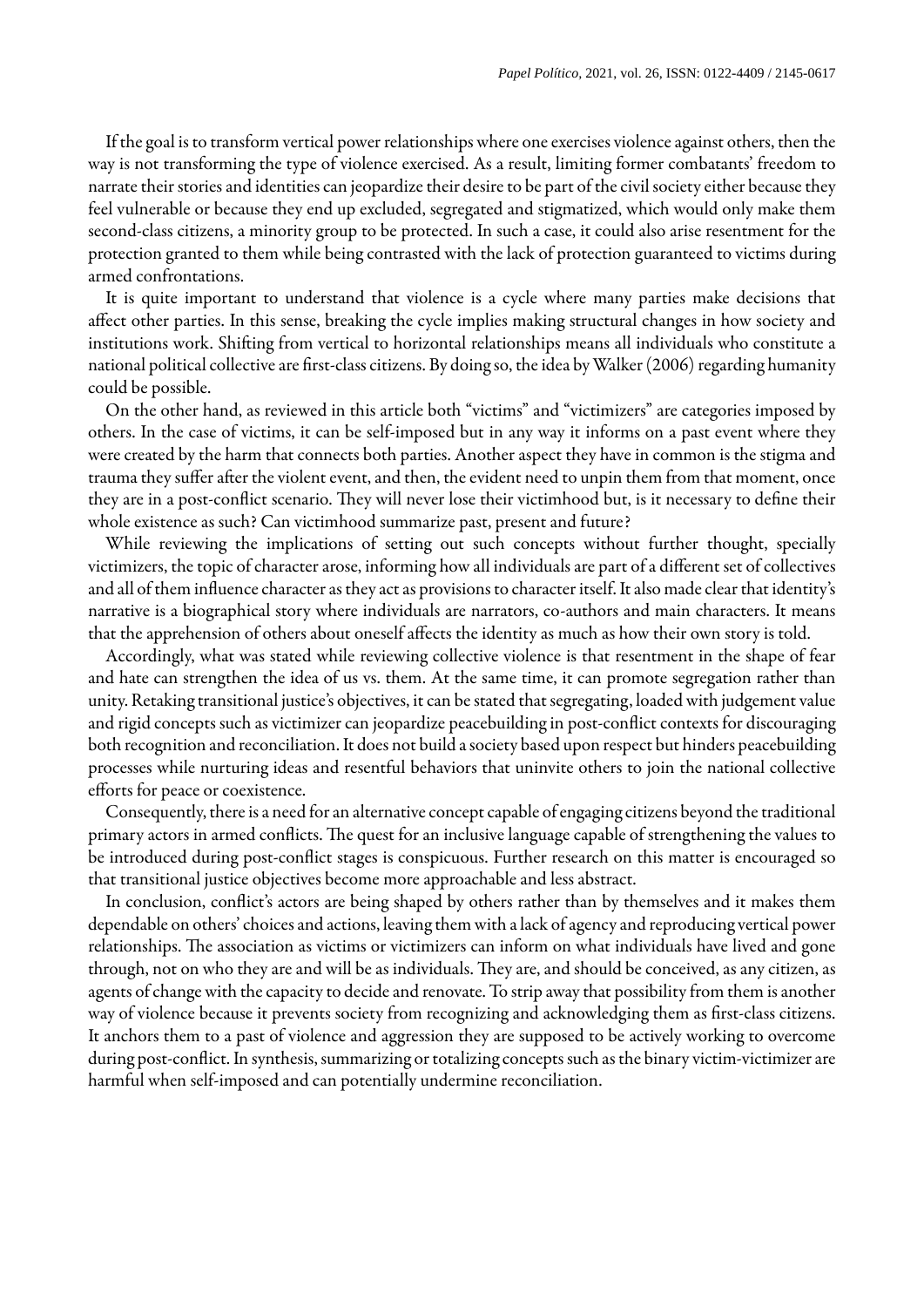#### **References**

- <span id="page-10-17"></span>Amador-Baquiro, J. C. (2010). El intersticio de la víctima-victimario: un análisis de los procesos de subjetivación de cuatro desvinculados de grupos armados en Colombia. *Universitas Humanística*, (69), 163-184. [https://www.r](https://www.redalyc.org/articulo.oa?id=79118943009) [edalyc.org/articulo.oa?id=79118943009](https://www.redalyc.org/articulo.oa?id=79118943009)
- <span id="page-10-6"></span>Auerhahn, N. C., & Laub, D. (2018). Against forgiving: the encounter that cannot happen between holocaust survivors and perpetrators. *The Psychoanalytic Quarterly, 87*(1), 39-72. [https://doi.org/10.1080/00332828.2018.14304](https://doi.org/10.1080/00332828.2018.1430401) [01](https://doi.org/10.1080/00332828.2018.1430401)
- <span id="page-10-18"></span>Avedian, V. (2013). Recognition, Responsibility and Reconciliation: The Trinity of the Armenian Genocide. *Europa Ethnica, 70*(3-4), 77-86. DOI: 10.24989/0014-2492-2013-34-77
- <span id="page-10-9"></span>Baines, E.K. (2009). Complex Political Perpetrators: Reflections on Dominic Ongwen. The Journal of Modern African *Studies, 47*(2), 163-191. DOI: <https://doi.org/10.1017/S0022278X09003796>
- <span id="page-10-16"></span>Bar-Tal, D., Chernyak-Hai, L., Schori, N., & Gundar, A. (2009). A sense of self-perceived collective victimhood in intractable conflicts. *International Review of the Red Cross*, 91(874), 229-258. DOI: [https://doi.org/10.1017/](https://doi.org/10.1017/S1816383109990221) [S1816383109990221](https://doi.org/10.1017/S1816383109990221)
- <span id="page-10-2"></span>Campbell, K. (2011). Victims and Perpetrators of International Crimes: The problem of the legal person. *Journal of International Humanitarian Legal Studies, 2*(2), 325-352.<https://doi.org/10.1163/18781527-00202003>
- <span id="page-10-13"></span>De Greiff, P.(2009). EnRangelA. Suárez(Ed.),*Justicia y paz ¿Cuál es el precio que debemos pagar ?*Intermedio Editores.
- <span id="page-10-8"></span>Derluyn, I., Vandenhole, W., Parmentier, S., & Mels, C. (2015). Victims and/or perpetrators? Towards an interdisciplinary dialogue on child soldiers. *BMC international health and human rights, 15*(1), 1-13. [https://](https://doi.org/10.1186/s12914-015-0068-5) [doi.org/10.1186/s12914-015-0068-5](https://doi.org/10.1186/s12914-015-0068-5)
- <span id="page-10-5"></span>Deutsch, M. (2011). Justice and conflict. In P. Coleman, (Ed.), *Conflict, interdependence, and justice* (pp. 95-118). Springer.
- <span id="page-10-1"></span>Drumbl, M. A. (2012). *Reimagining Child Soldiers in International Law and Policy*. Oxford University Press.
- <span id="page-10-10"></span>Espejo, M. P (2020a). *Recognizing Identities: Using language to Prevent Resentment* [Manuscript submitted for publication].
- <span id="page-10-11"></span>Espejo, M. P. (2020b). *Responsibility to Reconcile: Adopting New Terms to Foster Recognition* [Manuscript submitted for publication].
- <span id="page-10-3"></span>Fattah, E. A. (1994). *The interchangeable roles of victim and victimizer*. European Institute for Crime Prevention and Control (Hueni).
- <span id="page-10-15"></span>Ferguson, N., Burgess, M., & Hollywood, I. (2010). Who are the victims? Victimhood experiences in post-agreement Northern Ireland. *Political Psychology,31*(6), 857-886. <https://doi.org/10.1111/j.1467-9221.2010.00791.x>
- <span id="page-10-14"></span>Fisas, V. (2011). Introducción al desarme, desmovilización y reintegración (DDR) de excombatientes. *Quaderns De Construcció De Pau, 24*, 1-22. [http://ibdigital.uib.es/greenstone/sites/localsite/collect/cd2/index/assoc/ecp00](http://ibdigital.uib.es/greenstone/sites/localsite/collect/cd2/index/assoc/ecp0068-1.dir/ecp0068.pdf) [68-1.dir/ecp0068.pdf](http://ibdigital.uib.es/greenstone/sites/localsite/collect/cd2/index/assoc/ecp0068-1.dir/ecp0068.pdf)
- <span id="page-10-7"></span>Fisher, K. (2013). *Transitional Justice for Child Soldiers: Accountability and Social Reconstruction in Post-Conflict Contexts.* Palgrave Macmillan.
- <span id="page-10-0"></span>Galtung, J. (1969). Violence, Peace and Peace Research. *Journal of Peace Research, 6*(3), 167-191. [https://journals.sagepub.com/doi/pdf/10.1177/002234336900600301?casa\\_token=ppaYt4yymmk](https://journals.sagepub.com/doi/pdf/10.1177/002234336900600301?casa_token=ppaYt4yymmkAAAAA%3AoYEKtRKy6LZ6y0i1MC7XAw0jH1S7Z4QChQs8ruInCRpa6eTr-PFRW1Bi3wx-DUuOnQr5SDGNH2Wx9A) [AAAAA%3AoYEKtRKy6LZ6y0i1MC7XAw0jH1S7Z4QChQs8ruInCRpa6eTr-PFRW1Bi3wx-DUuOnQ](https://journals.sagepub.com/doi/pdf/10.1177/002234336900600301?casa_token=ppaYt4yymmkAAAAA%3AoYEKtRKy6LZ6y0i1MC7XAw0jH1S7Z4QChQs8ruInCRpa6eTr-PFRW1Bi3wx-DUuOnQr5SDGNH2Wx9A) [r5SDGNH2Wx9A](https://journals.sagepub.com/doi/pdf/10.1177/002234336900600301?casa_token=ppaYt4yymmkAAAAA%3AoYEKtRKy6LZ6y0i1MC7XAw0jH1S7Z4QChQs8ruInCRpa6eTr-PFRW1Bi3wx-DUuOnQr5SDGNH2Wx9A)&
- <span id="page-10-20"></span>Galtung, J. (2003). Paz *por medios pacíficos. Paz y conflicto, desarrollo y civilización*. Gernika Gogoratuz; Bakeaz.
- <span id="page-10-12"></span>Gibu Shimabukuro, R. (2016). Sobre el Resentimiento y el perdón. *Revista de Filosofía Open Insight, 7*(12), 11-32. [h](https://doi.org/10.23924/oi.v7n12a2016.pp11-32.174) [ttps://doi.org/10.23924/oi.v7n12a2016.pp11-32.174](https://doi.org/10.23924/oi.v7n12a2016.pp11-32.174)
- <span id="page-10-4"></span>Gross, J. (2012). *Neighbors The Destruction of the Jewish Community in Jedwabne, Poland*. Princeton University Press.
- <span id="page-10-19"></span>Grossberg, L. (2003). Identidad y estudios culturales: ¿no hay más que eso? En S. Hall y P. du Gay (Eds.), *Cuestiones de identidad cultural* (pp. 148-180). Amorrortu Editores.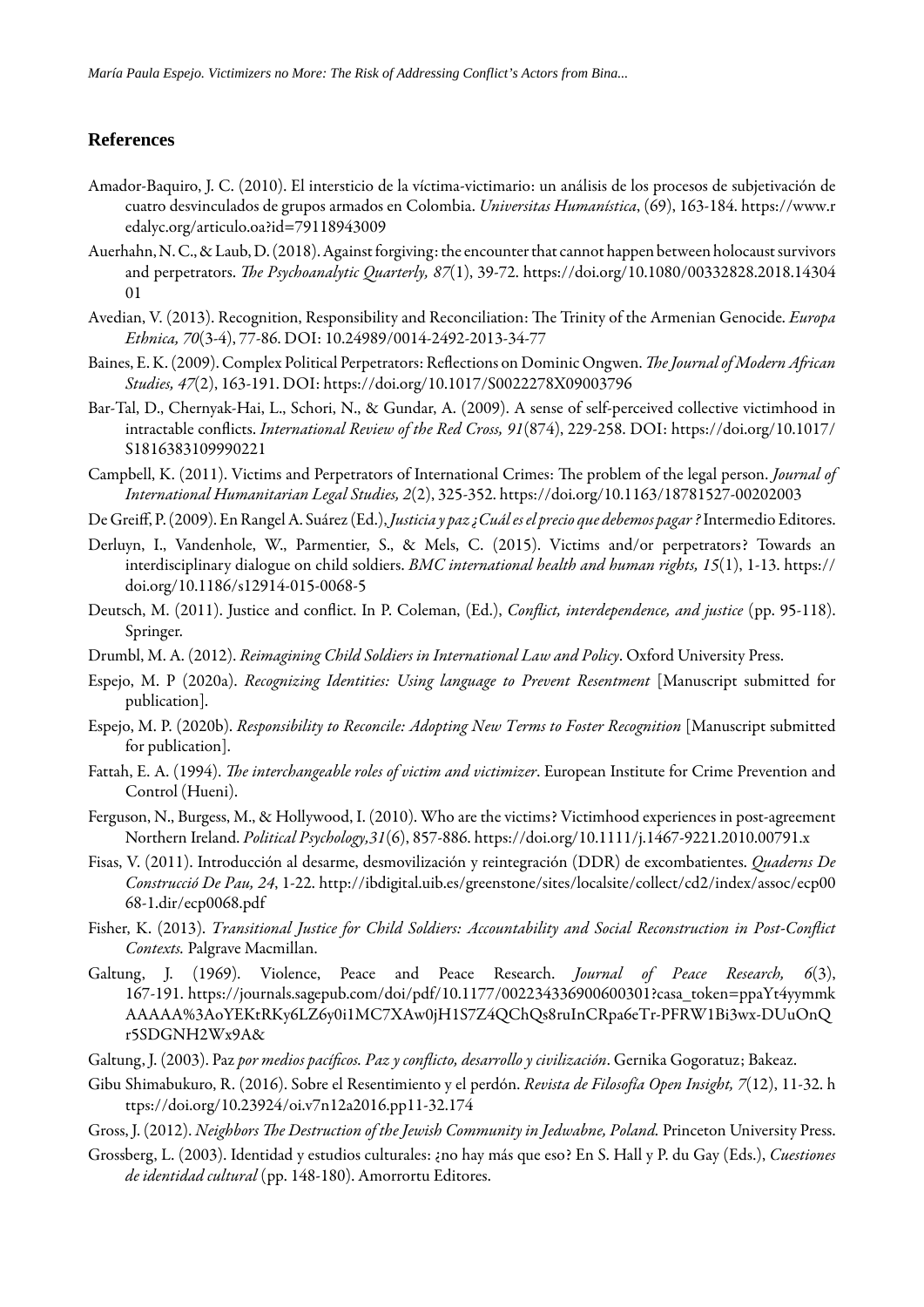- <span id="page-11-10"></span>Hayner, P. B. (1994). Fifteen truth commissions 1974-1994: A comparative study. *Human Rights Quarterly, 16*(4), 597-655. <https://heinonline.org/HOL/P?h=hein.journals/hurq16&i=607>
- <span id="page-11-8"></span>Herman, J., Martin-Ortega, O., & Sriram C. L. (2012). Beyond justice versus peace: transitional justice and peacebuilding strategies. In K. Aggestam & A. Björkdahl (Eds.), *Rethinking Peacebuilding* (pp. 58-73). Routledge.
- <span id="page-11-4"></span>Honneth, A. (2006). El reconocimiento como ideología. *Isegoría*, (35), 129-150. [https://doi.org/10.3989/isegoria.2](https://doi.org/10.3989/isegoria.2006.i35.33) [006.i35.33](https://doi.org/10.3989/isegoria.2006.i35.33)
- <span id="page-11-3"></span>Kan, G. (2018). The Prosecution of a Child Victim and a Brutal Warlord: The Competing Narrative of Dominic Ongwen. *SOAS Law Journal, 5*(1), 131-156. <https://heinonline.org/HOL/P?h=hein.journals/soas5&i=7>
- <span id="page-11-20"></span>Kosinski, A. (2016). Una manera deresponder ¿quién soy?: laidentidad narrativa de Paul Ricoeur. *Avatares Filosóficos*, (2), 213-221. <http://revistas.filo.uba.ar/index.php/avatares/article/view/322>
- <span id="page-11-0"></span>Levi, P. (1989). *Los hundidos y los salvados*. Muchnik Editores.
- <span id="page-11-13"></span>Liang, Y. L. (1949). Reparation for Injuries Suffered in the Service of the United Nations. *The American Journal of International Law, 43*(3), 460-478. <https://doi.org/10.2307/2193639>
- <span id="page-11-17"></span>Margalit, A. (1997). *La sociedad decente*. Ediciones Paidós.
- <span id="page-11-15"></span>Marrades, J. (2004). Resentimiento y verdad. Sobre la réplica de Améry a Nietzsche. *Isegoría*, (31), 221–236. [https:/](https://doi.org/10.3989/isegoria.2004.i31.466) [/doi.org/10.3989/isegoria.2004.i31.466](https://doi.org/10.3989/isegoria.2004.i31.466)
- <span id="page-11-2"></span>Moffett, L. (2016). Reparations for 'Guilty Victims': Navigating Complex Identities of Victim–Perpetrators in Reparation Mechanisms. *International Journal of Transitional Justice, 10*(1), 146-167. [https://doi.org/10.109](https://doi.org/10.1093/ijtj/ijv030) [3/ijtj/ijv030](https://doi.org/10.1093/ijtj/ijv030)
- <span id="page-11-14"></span>Morris, V., & Scharf, M. (1995). *An Insider's Guide to the International Criminal Tribunal for the Former Yugoslavia: Documentary History and Analysis*. Brill.
- <span id="page-11-16"></span>Payne, L. A. (2009). *Testimonios perturbadores ni verdad ni reconciliación en las confesiones de violencia de estado*. Ediciones Uniandes.
- <span id="page-11-9"></span>Quinn, J. R. (2007). Social Reconstruction in Uganda: The Role of Customary Mechanisms in Transitional Justice. *Human Rights Review, 8*, 389-407. <https://doi.org/10.1007/s12142-007-0020-8>
- <span id="page-11-21"></span>Ricoeur, P. (1996). *Sí mismo como otro*. Siglo XXI Editores.
- <span id="page-11-18"></span>Servaes, S., & Birtsch, N. (2008). *Engaging with Victims and Perpetrators in Transitional Justice and Peace Building Processes. International Workshop. 12-13 February 2008. Bonn, Germany*. Working Group on Developmentand Peace (FriEnt); KOFF; Swisspeace. [https://www.ziviler-friedensdienst.org/sites/default/files/media/file/2020](https://www.ziviler-friedensdienst.org/sites/default/files/media/file/2020/zfd-engaging-victims-and-perpetrators-transitional-justice-and-peace-building-processes-1708_4.pdf) [/zfd-engaging-victims-and-perpetrators-transitional-justice-and-peace-building-processes-1708\\_4.pdf](https://www.ziviler-friedensdienst.org/sites/default/files/media/file/2020/zfd-engaging-victims-and-perpetrators-transitional-justice-and-peace-building-processes-1708_4.pdf)
- <span id="page-11-19"></span>Sooka, Y. (2006). Dealing with the past and transitional justice: building peace through accountability. *International Review of the Red Cross, 88*(862), 311-325. DOI:10.1017/S1816383106000543
- <span id="page-11-5"></span>Teitel, R. (2003). Genealogía de la justicia transicional. *Harvard Human Rights Journal, 16*, 69- 94. [https://bibliote](https://biblioteca.cejamericas.org/handle/2015/2059) [ca.cejamericas.org/handle/2015/2059](https://biblioteca.cejamericas.org/handle/2015/2059)
- <span id="page-11-22"></span>Tilly, C. (2007). *Violencia colectiva*. Editorial Hacer.
- <span id="page-11-11"></span>UN General Assembly. (2011). *Rome Statute of the International Criminal Court (last amended 2010)*. UN General Assembly. <https://www.refworld.org/docid/3ae6b3a84.html>
- <span id="page-11-1"></span>Uprimny, R. (2005). *Justicia Transicional en Perspectiva comparada: Procesos transicionales, formas de justicia transicional y el caso colombiano*. DeJusticia. [https://www.dejusticia.org/wp-content/uploads/2017/04/fi\\_nam](https://www.dejusticia.org/wp-content/uploads/2017/04/fi_name_recurso_53.pdf?x54537) [e\\_recurso\\_53.pdf?x54537](https://www.dejusticia.org/wp-content/uploads/2017/04/fi_name_recurso_53.pdf?x54537)
- <span id="page-11-7"></span>Van Boven, T. (1996). *Van Boven Principles. Special Rapporteur for the United Nations*. United Nations Audiovisual Library of International Law. [https://legal.un.org/avl/pdf/ha/ga\\_60-147/ga\\_60-147\\_e.pdf](https://legal.un.org/avl/pdf/ha/ga_60-147/ga_60-147_e.pdf)
- <span id="page-11-6"></span>Van Zyl, P. (2011). Promoviendo la justicia transicional en sociedades post-conflicto. En F. Reátegui (Ed.), *Justicia transicional: manual Para América Latina* (pp. 47-72). Comisión de Amnistía del Ministerio de Justicia de Brasil.
- <span id="page-11-12"></span>Walker, M. (2006). *Moral Repair: Damages to Trust.* Cambridge University Press.